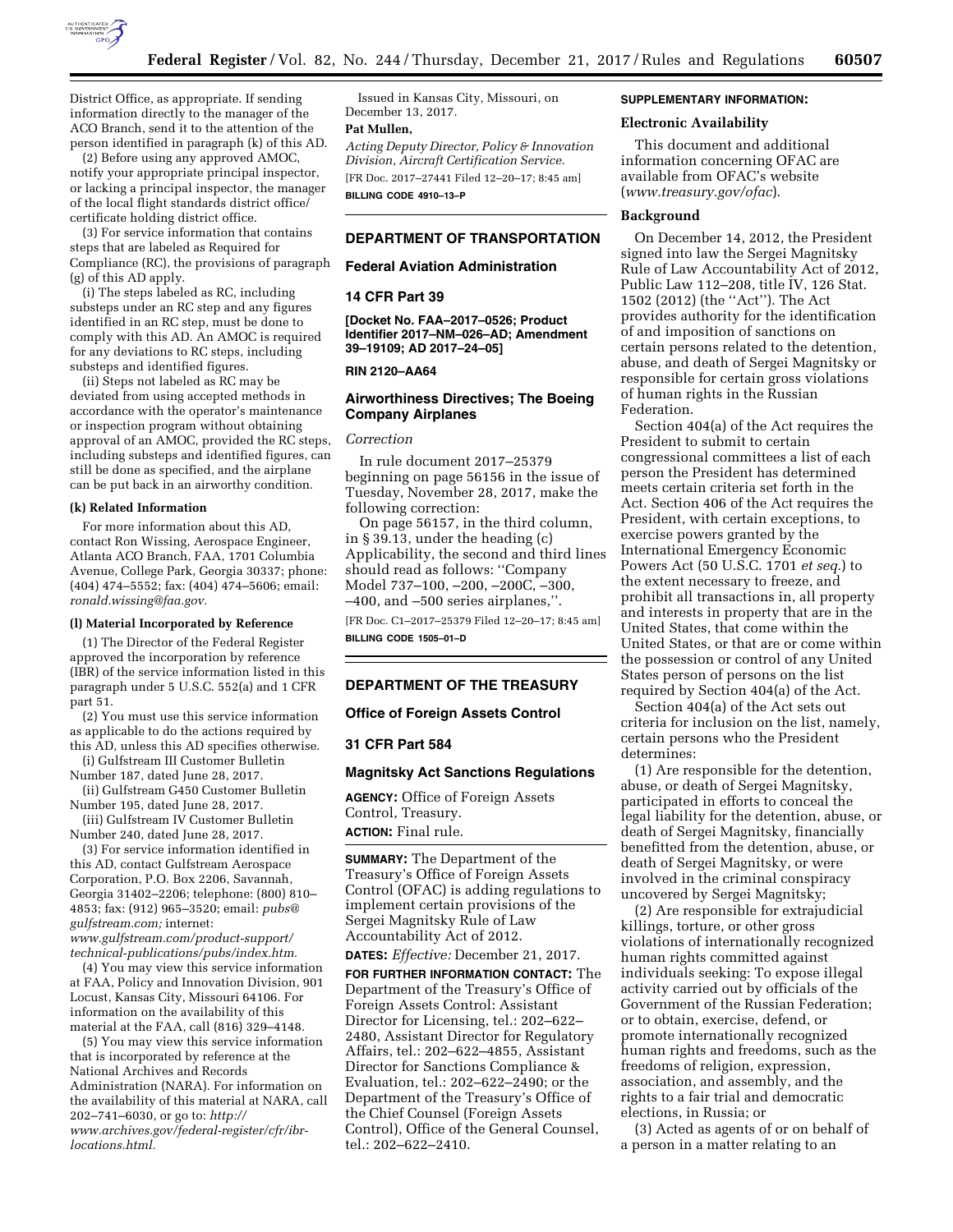activity described in paragraph (1) or  $(2)$ 

Pursuant to Presidential Memorandum of April 5, 2013: Delegation of Functions Under Section 404 and 406 of Public Law 112–208 (78 FR 22761, April 16, 2013), the President delegated certain functions and authorities, including the functions and authorities set forth in section 404(a) of the Act, with respect to the determinations provided for therein, and section 406(a)(1) of the Act, with respect to the freezing, and prohibiting all transactions in, property, to the Secretary of the Treasury, in consultation with the Secretary of State.

Section 406(d) of the Act requires the Secretary of the Treasury to issue regulations, licenses, and orders as are necessary to carry out Section 406 of the Act. In furtherance of this requirement and the Presidential delegation of functions and authorities noted above, OFAC is promulgating the Magnitsky Act Sanctions Regulations, 31 CFR part 584 (the ''Regulations'').

The Regulations implement targeted sanctions that are directed at persons determined to meet the criteria set forth above. The sanctions do not generally prohibit trade or the provision of banking or other financial services to the Russian Federation. Instead, the sanctions apply where the transaction or service in question involves property or interests in property that are blocked pursuant to these sanctions.

Subpart A of the Regulations clarifies the relation of this part to other laws and regulations. Subpart B of the Regulations implements the prohibitions contained in section 406 of the Act. *See, e.g.,* §§ 584.201 and 584.205. Persons designated by or under the authority of the Secretary of the Treasury pursuant to the Magnitsky Act or otherwise subject to blocking pursuant to the Act are referred to throughout the Regulations as ''persons whose property and interests in property are blocked pursuant to § 584.201(a).'' The names of persons designated pursuant to the Act are published on OFAC's Specially Designated Nationals and Blocked Persons List, which is accessible via OFAC's website. Those names also are published in the **Federal Register** as they are added to the List.

Sections 584.202 and 584.203 of subpart B detail the effect of transfers of blocked property in violation of the Regulations and set forth the requirement to hold blocked funds, such as currency, bank deposits, or liquidated financial obligations, in interest-bearing blocked accounts. Section 584.204 of subpart B provides that all expenses

incident to the maintenance of blocked physical property shall be the responsibility of the owners and operators of such property, and that such expenses shall not be met from blocked funds, unless otherwise authorized. The section further provides that blocked property may, in OFAC's discretion, be sold or liquidated and the net proceeds placed in a blocked interest-bearing account in the name of the owner of the property.

Section 584.205 of subpart B prohibits any transaction by a United States person or within the United States that evades or avoids, has the purpose of evading or avoiding, or attempts to violate any of the prohibitions set forth in this part, and any conspiracy formed to violate such prohibitions.

Section 584.206 of subpart B details transactions that are exempt from the prohibitions of the Regulations pursuant to sections 203(b)(1)–(4) of IEEPA (50 U.S.C. 1702(b)(1)–(4)). These exempt transactions relate to personal communications, donations of articles intended to be used to relieve human suffering, the importation and exportation of information or informational materials, and transactions ordinarily incident to travel.

Subpart C of the Regulations defines key terms used throughout the Regulations, and subpart D contains interpretive sections regarding the Regulations. Section 584.410 of subpart D explains that the property and interests in property of an entity are blocked if the entity is directly or indirectly owned, whether individually or in the aggregate, 50 percent or more by one or more persons whose property and interests in property are blocked, whether or not the entity itself is designated pursuant to the Act.

Transactions otherwise prohibited under the Regulations but found to be consistent with U.S. policy may be authorized by one of the general licenses contained in subpart E of the Regulations or by a specific license issued pursuant to the procedures described in subpart E of 31 CFR part 501. Subpart E of the Regulations also contains certain statements of specific licensing policy in addition to the general licenses. General licenses and statements of licensing policy relating to this part also may be available through the Magnitsky Sanctions page on OFAC's website: *[www.treasury.gov/ofac.](http://www.treasury.gov/ofac)* 

Subpart F of the Regulations refers to subpart C of part 501 for recordkeeping and reporting requirements. Subpart G of the Regulations describes the civil and criminal penalties applicable to violations of the Regulations, as well as

the procedures governing the potential imposition of a civil monetary penalty or issuance of a Finding of Violation. Subpart G also refers to appendix A of part 501 for a more complete description of these procedures.

Subpart H of the Regulations refers to subpart E of part 501 for applicable provisions relating to administrative procedures and contains a delegation of authority by the Secretary of the Treasury. Subpart I of the Regulations sets forth a Paperwork Reduction Act notice.

# **Public Participation**

Because the Regulations involve a foreign affairs function, the provisions of Executive Order 12866 and the Administrative Procedure Act (5 U.S.C. 553) requiring notice of proposed rulemaking, opportunity for public participation, and delay in effective date, as well as the provisions of Executive Order 13771, are inapplicable. Because no notice of proposed rulemaking is required for this rule, the Regulatory Flexibility Act (5 U.S.C. 601–612) does not apply.

# **Paperwork Reduction Act**

The collections of information related to the Regulations are contained in 31 CFR part 501 (the ''Reporting, Procedures and Penalties Regulations''). Pursuant to the Paperwork Reduction Act of 1995 (44 U.S.C. 3507), those collections of information have been approved by the Office of Management and Budget under control number 1505– 0164. An agency may not conduct or sponsor, and a person is not required to respond to, a collection of information unless the collection of information displays a valid control number.

# **List of Subjects in 31 CFR Part 584**

Administrative practice and procedure, Banking, Banks, Blocking of assets, Brokers, Credit, Foreign Trade, Investments, Loans, Magnitsky, Russia, Penalties, Reporting and recordkeeping requirements, Securities, Services.

■ For the reasons set forth in the preamble, the Department of the Treasury's Office of Foreign Assets Control adds part 584 to 31 CFR chapter V to read as follows:

# **PART 584—MAGNITSKY ACT SANCTIONS REGULATIONS**

# **Subpart A—Relation of This Part to Other Laws and Regulations**

Sec.

584.101 Relation of this part to other laws and regulations.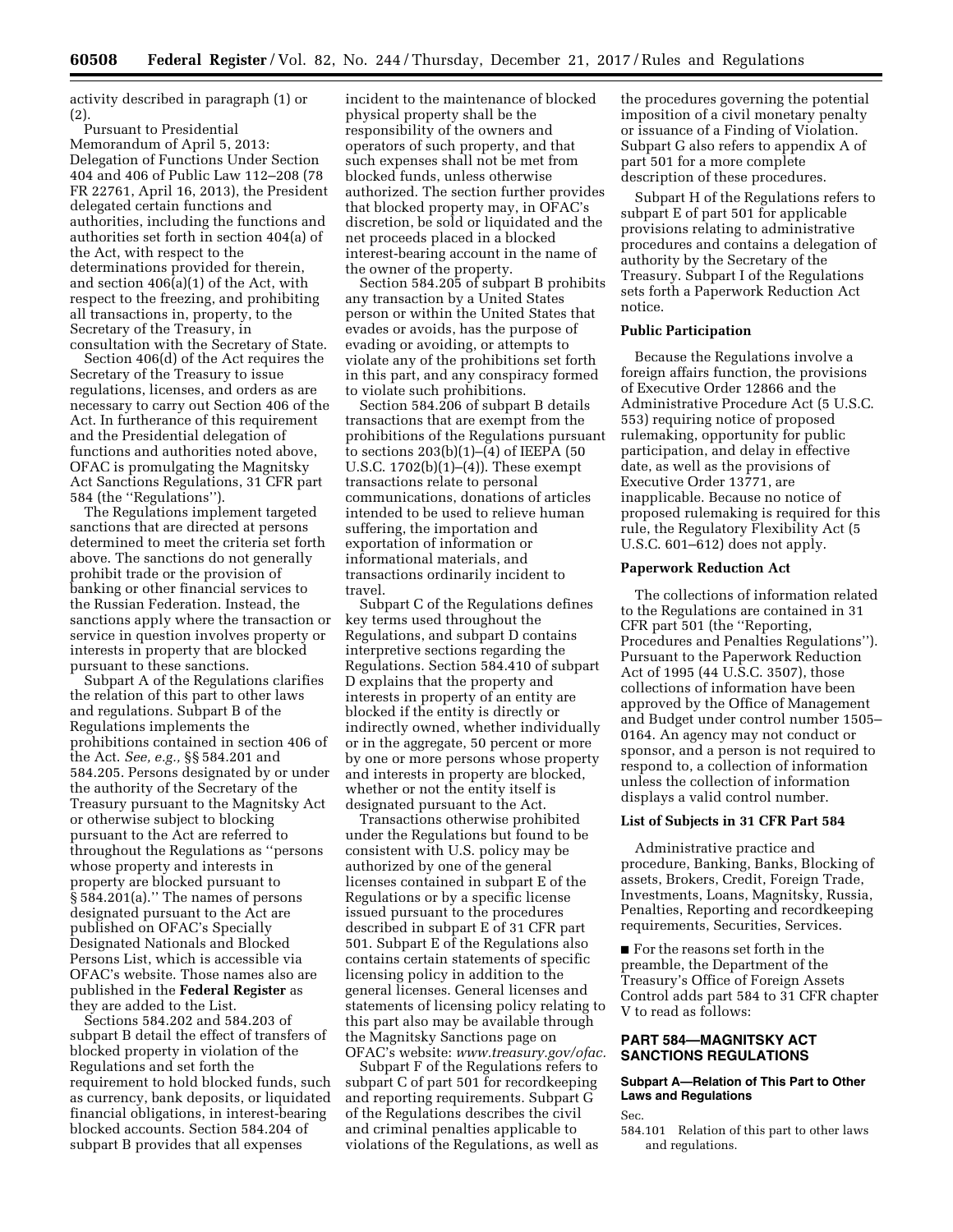### **Subpart B—Prohibitions**

- 584.201 Prohibited transactions involving blocked property.
- 584.202 Effect of transfers violating the provisions of this part.
- 584.203 Holding of funds in interestbearing accounts; investment and reinvestment.
- 584.204 Expenses of maintaining blocked physical property; liquidation of blocked property.
- 584.205 Evasions; attempts; causing violations; conspiracies.
- 584.206 Exempt transactions.

# **Subpart C—General Definitions**

- 584.300 Applicability of definitions.
- 584.301 Blocked account; blocked property.
- 584.302 Effective date.
- 584.303 Entity.
- 584.304 Information or informational materials.
- 
- 584.305 Interest.<br>584.306 Licenses Licenses; general and specific. 584.307 OFAC.
- 584.308 Participated in efforts to conceal the legal liability for the detention, abuse, or death of Sergei Magnitsky.
- 584.309 Person.
- 584.310 Property; property interest.
- 584.311 Magnitsky Act.
- 
- 584.312 Transfer. United States.
- 584.314 United States person; U.S. person.
- 584.315 U.S. financial institution.

# **Subpart D—Interpretations**

- 584.401 Reference to amended sections.
- 584.402 Effect of amendment.
- 584.403 Termination and acquisition of an interest in blocked property.
- 584.404 Transactions ordinarily incident to a licensed transaction.
- 584.405 Provision of services.
- 584.406 Offshore transactions involving blocked property.
- 584.407 Payments from blocked accounts to satisfy obligations prohibited.
- 584.408 Credit extended and cards issued by financial institutions to a person whose property and interests in property are blocked.
- 584.409 Setoffs prohibited.
- 584.410 Entities owned by one or more persons whose property and interests in property are blocked.

## **Subpart E—Licenses, Authorizations, and Statements of Licensing Policy**

- 584.501 General and specific licensing procedures.
- 584.502 Effect of license or other authorization.
- 584.503 Exclusion from licenses.
- 584.504 Payments and transfers to blocked accounts in U.S. financial institutions.
- 584.505 Entries in certain accounts for normal service charges.
- 584.506 Investment and reinvestment of certain funds.
- 584.507 Provision of certain legal services.
- 584.508 Payments for legal services from funds originating outside the United
- 584.509 Emergency medical services.

**States** 

# **Subpart F—Reports**

584.601 Records and reports.

### **Subpart G—Penalties and Finding of**

# **Violation**

- 584.701 Penalties.
- 584.702 Pre-Penalty Notice; settlement.<br>584.703 Penalty imposition. Penalty imposition.
- 
- 584.704 Administrative collection; referral to United States Department of Justice. 584.705 Finding of Violation.

### **Subpart H—Procedures**

# 584.801 Procedures.

584.802 Delegation by the Secretary of the Treasury.

#### **Subpart I—Paperwork Reduction Act**

584.901 Paperwork Reduction Act notice.

**Authority:** 3 U.S.C. 301; 31 U.S.C. 321(b); 50 U.S.C. 1601–1651, 1701–1706; Public Law 101–410, 104 Stat. 890 (28 U.S.C. 2461 note); Public Law 110–96, 121 Stat. 1011 (50 U.S.C. 1705 note); Public Law 112–208, 126 Stat. 1502, (22 U.S.C. 5811 note).

# **Subpart A—Relation of This Part to Other Laws and Regulations**

## **§ 584.101 Relation of this part to other laws and regulations.**

This part is separate from, and independent of, the other parts of this chapter, with the exception of part 501 of this chapter, the recordkeeping and reporting requirements and license application and other procedures of which apply to this part. Actions taken pursuant to part 501 of this chapter with respect to the prohibitions contained in this part are considered actions taken pursuant to this part. Differing foreign policy and national security circumstances may result in differing interpretations of similar language among the parts of this chapter. No license or authorization contained in or issued pursuant to those other parts authorizes any transaction prohibited by this part. No license or authorization contained in or issued pursuant to any other provision of law or regulation authorizes any transaction prohibited by this part. No license or authorization contained in or issued pursuant to this part relieves the involved parties from complying with any other applicable laws or regulations.

# **Subpart B—Prohibitions**

# **§ 584.201 Prohibited transactions involving blocked property.**

(a) All property and interests in property that are in the United States, that come within the United States, or that are or come within the possession or control of any United States person of the following persons are blocked and may not be transferred, paid, exported, withdrawn, or otherwise dealt in: Any person who the Secretary of the

Treasury, in consultation with the Secretary of State, determines:

(1) Is responsible for the detention, abuse, or death of Sergei Magnitsky, participated in efforts to conceal the legal liability for the detention, abuse, or death of Sergei Magnitsky, financially benefitted from the detention, abuse, or death of Sergei Magnitsky, or was involved in the criminal conspiracy uncovered by Sergei Magnitsky;

(2) Is responsible for extrajudicial killings, torture, or other gross violations of internationally recognized human rights committed against individuals seeking:

(i) To expose illegal activity carried out by officials of the Government of the Russian Federation; or

(ii) To obtain, exercise, defend, or promote internationally recognized human rights and freedoms, such as the freedoms of religion, expression, association, and assembly, and the rights to a fair trial and democratic elections, in Russia; or

(3) Acted as an agent of or on behalf of a person in a matter relating to an activity described in paragraph (a)(1) or (2) of this section.

**Note 1 to paragraph (a):** The names of persons who meet the criteria in paragraph (a) of this section and are designated pursuant to the Magnitsky Act, whose property and interests in property are therefore blocked pursuant to this paragraph (a), are published in the **Federal Register** and incorporated into OFAC's Specially Designated Nationals and Blocked Persons List (SDN List) with the identifier ''MAGNIT.'' The SDN List is accessible through the following page on OFAC's website: *[www.treasury.gov/sdn.](http://www.treasury.gov/sdn)* Additional information pertaining to the SDN List can be found in appendix A to this chapter. *See*  § 584.410 concerning entities that may not be listed on the SDN List but whose property and interests in property are nevertheless blocked pursuant to this paragraph (a).

**Note 2 to paragraph (a):** The International Emergency Economic Powers Act (50 U.S.C. 1701–1706), in Section 203 (50 U.S.C. 1702), authorizes the blocking of the property and interests in property of a person during the pendency of an investigation. The names of persons whose property and interests in property are blocked pending investigation pursuant to this paragraph (a) also are published in the **Federal Register** and incorporated into the SDN List with the identifier ''[BPI–MAGNIT].''

**Note 3 to paragraph (a):** Sections 501.806 and 501.807 of this chapter describe the procedures to be followed by persons seeking, respectively, the unblocking of funds that they believe were blocked due to mistaken identity, and administrative reconsideration of their status as persons whose property and interests in property are blocked pursuant to this paragraph (a).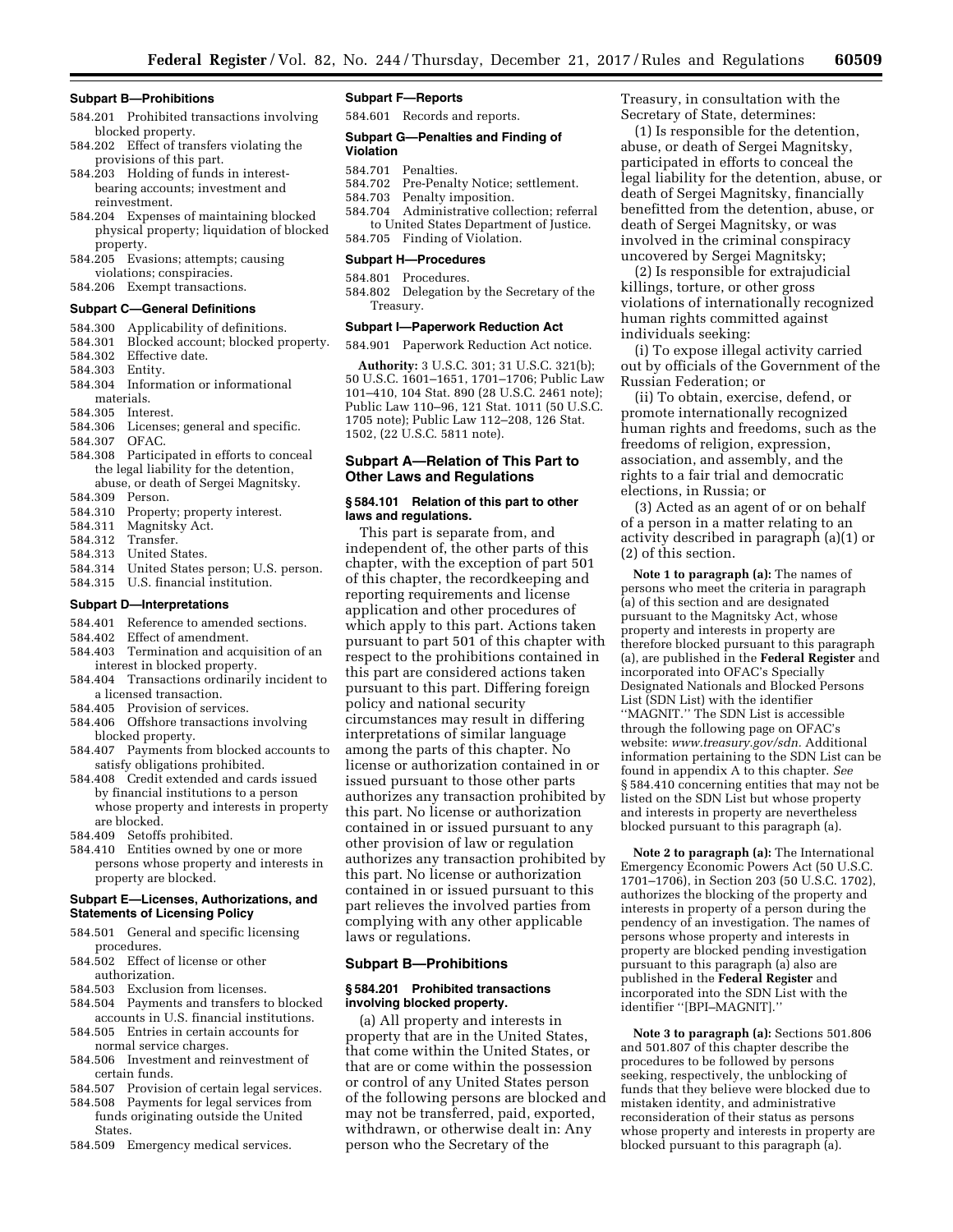**Note 4 to paragraph (a):** The Magnitsky Act requires the President to submit to certain congressional committees a list of each person the President has determined meet the Act's criteria, which correspond to the criteria set forth in this section. The Magnitsky Act provides that the President shall exercise all powers granted by the International Emergency Economic Powers Act, 50 U.S.C. 1701–1706 (except that the requirements of Section 202 of such act requiring the declaration of a national emergency (50 U.S.C. 1701) shall not apply), to the extent necessary to freeze and prohibit all transactions in all property and interests in property of a person on this list if such property and interests in property are in the United States, come within the United States, or are or come within the possession or control of a United States person. The Magnitsky Act also provides for an exception from the above prohibitions for persons included on a classified annex if the President determines that such an exception is vital for the national security interests of the United States, and for a waiver of the above prohibitions if the Secretary of the Treasury determines that such a waiver is in the national interests of the United States.

(b) The prohibitions in paragraph (a) of this section include prohibitions on the following transactions:

(1) The making of any contribution or provision of funds, goods, or services by, to, or for the benefit of any person whose property and interests in property are blocked pursuant to paragraph (a) of this section, except for donations by United States persons of articles, such as food, clothing, and medicine, intended to be used to relieve human suffering; and

(2) The receipt of any contribution or provision of funds, goods, or services from any person whose property and interests in property are blocked pursuant to paragraph (a) of this section.

(c) Unless authorized by this part or by a specific license expressly referring to this section, any dealing in any securities (or evidence thereof) held within the possession or control of a U.S. person and either registered or inscribed in the name of, or known to be held for the benefit of, or issued by, any person whose property and interests in property are blocked pursuant to paragraph (a) of this section is prohibited. This prohibition includes the transfer (including the transfer on the books of any issuer or agent thereof), disposition, transportation, importation, exportation, or withdrawal of, or the endorsement or guaranty of signatures on, any securities on or after the effective date. This prohibition applies irrespective of the fact that at any time (whether prior to, on, or subsequent to the effective date) the registered or inscribed owner of any such securities may have or might appear to have

assigned, transferred, or otherwise disposed of the securities.

(d) The prohibitions in paragraph (a) of this section apply except to the extent transactions are authorized by regulations, orders, directives, rulings, instructions, licenses, or otherwise, and notwithstanding any contract entered into or any license or permit granted prior to the effective date.

# **§ 584.202 Effect of transfers violating the provisions of this part.**

(a) Any transfer after the effective date that is in violation of any provision of this part or of any regulation, order, directive, ruling, instruction, or license issued pursuant to this part, and that involves any property or interest in property blocked pursuant to § 584.201(a), is null and void and shall not be the basis for the assertion or recognition of any interest in or right, remedy, power, or privilege with respect to such property or property interest.

(b) No transfer before the effective date shall be the basis for the assertion or recognition of any right, remedy, power, or privilege with respect to, or any interest in, any property or interest in property blocked pursuant to § 584.201(a), unless the person who holds or maintains such property, prior to that date, had written notice of the transfer or by any written evidence had recognized such transfer.

(c) Unless otherwise provided, a license or other authorization issued by OFAC before, during, or after a transfer shall validate such transfer or make it enforceable to the same extent that it would be valid or enforceable but for the provisions of this part and any regulation, order, directive, ruling, instruction, or license issued pursuant to this part.

(d) Transfers of property that otherwise would be null and void or unenforceable by virtue of the provisions of this section shall not be deemed to be null and void or unenforceable as to any person with whom such property is or was held or maintained (and as to such person only) in cases in which such person is able to establish to the satisfaction of OFAC each of the following:

(1) Such transfer did not represent a willful violation of the provisions of this part by the person with whom such property is or was held or maintained (and as to such person only);

(2) The person with whom such property is or was held or maintained did not have reasonable cause to know or suspect, in view of all the facts and circumstances known or available to such person, that such transfer required a license or authorization issued

pursuant to this part and was not so licensed or authorized, or, if a license or authorization did purport to cover the transfer, that such license or authorization had been obtained by misrepresentation of a third party or withholding of material facts or was otherwise fraudulently obtained; and

(3) The person with whom such property is or was held or maintained filed with OFAC a report setting forth in full the circumstances relating to such transfer promptly upon discovery that:

(i) Such transfer was in violation of the provisions of this part or any regulation, ruling, instruction, license, or other directive or authorization issued pursuant to this part;

(ii) Such transfer was not licensed or authorized by OFAC; or

(iii) If a license did purport to cover the transfer, such license had been obtained by misrepresentation of a third party or withholding of material facts or was otherwise fraudulently obtained.

**Note to paragraph (d):** The filing of a report in accordance with the provisions of paragraph (d)(3) of this section shall not be deemed evidence that the terms of paragraphs (d)(1) and (2) of this section have been satisfied.

(e) Unless licensed pursuant to this part, any attachment, judgment, decree, lien, execution, garnishment, or other judicial process is null and void with respect to any property and interests in property blocked pursuant to § 584.201(a).

## **§ 584.203 Holding of funds in interestbearing accounts; investment and reinvestment.**

(a) Except as provided in paragraph (e) or (f) of this section, or as otherwise directed or authorized by OFAC, any U.S. person holding funds, such as currency, bank deposits, or liquidated financial obligations, subject to § 584.201(a) shall hold or place such funds in a blocked interest-bearing account located in the United States.

(b)(1) For purposes of this section, the term *blocked interest-bearing account*  means a blocked account:

(i) In a federally-insured U.S. bank, thrift institution, or credit union, provided the funds are earning interest at rates that are commercially reasonable; or

(ii) With a broker or dealer registered with the Securities and Exchange Commission under the Securities Exchange Act of 1934 (15 U.S.C. 78a *et seq.*), provided the funds are invested in a money market fund or in U.S. Treasury bills.

(2) Funds held or placed in a blocked account pursuant to paragraph (a) of this section may not be invested in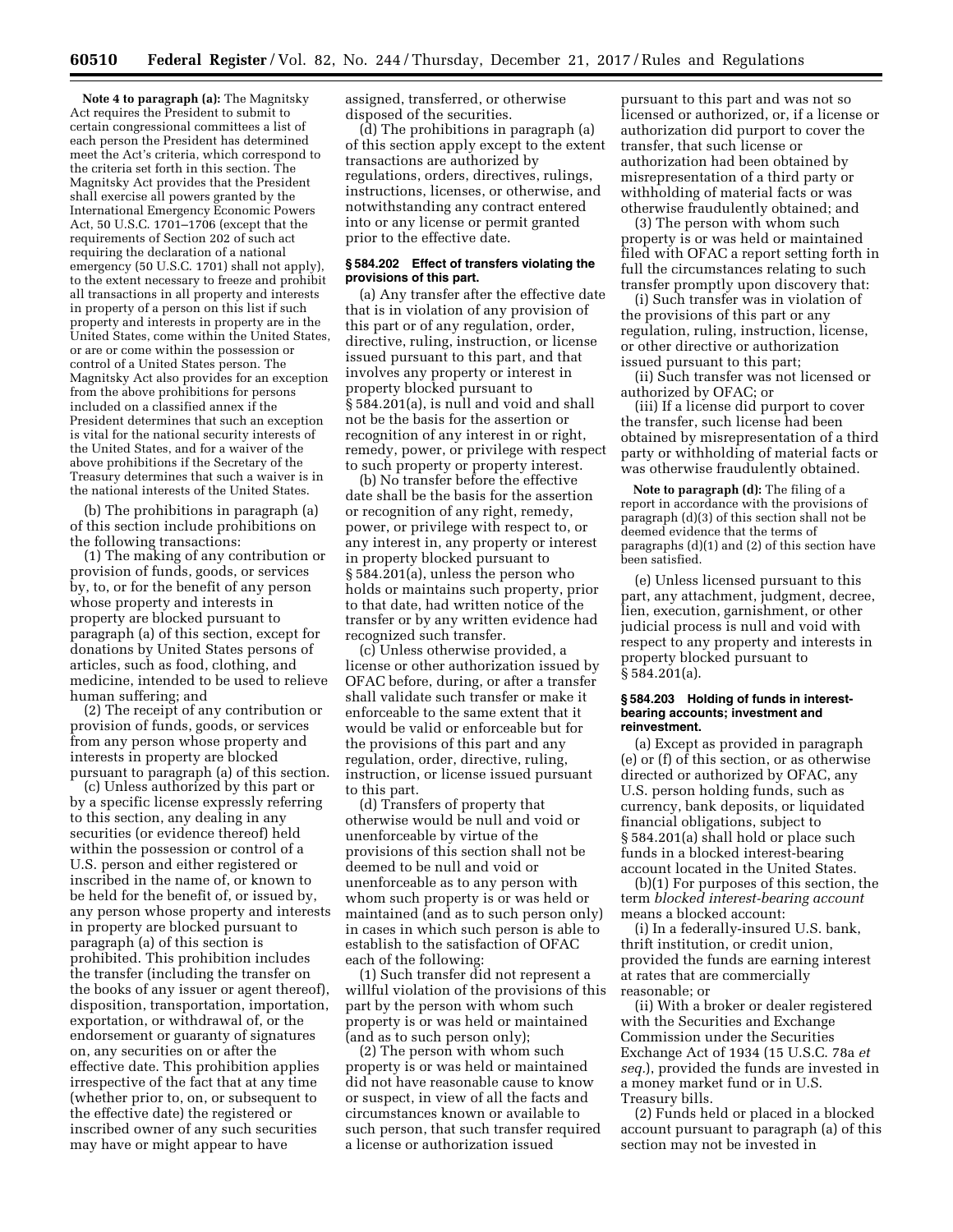instruments the maturity of which exceeds 180 days.

(c) For purposes of this section, a rate is commercially reasonable if it is the rate currently offered to other depositors on deposits or instruments of comparable size and maturity.

(d) For purposes of this section, if interest is credited to a separate blocked account or subaccount, the name of the account party on each account must be the same.

(e) Blocked funds held in instruments the maturity of which exceeds 180 days at the time the funds become subject to § 584.201(a) may continue to be held until maturity in the original instrument, provided any interest, earnings, or other proceeds derived therefrom are paid into a blocked interest-bearing account in accordance with paragraph (a) or (f) of this section.

(f) Blocked funds held in accounts or instruments outside the United States at the time the funds become subject to § 584.201(a) may continue to be held in the same type of accounts or instruments, provided the funds earn interest at rates that are commercially reasonable.

(g) This section does not create an affirmative obligation for the holder of blocked tangible property, such as chattels or real estate, or of other blocked property, such as debt or equity securities, to sell or liquidate such property. However, OFAC may issue licenses permitting or directing such sales or liquidation in appropriate cases.

(h) Funds subject to this section may not be held, invested, or reinvested in a manner that provides immediate financial or economic benefit or access to any person whose property and interests in property are blocked pursuant to § 584.201(a), nor may their holder cooperate in or facilitate the pledging or other attempted use as collateral of blocked funds or other assets.

## **§ 584.204 Expenses of maintaining blocked physical property; liquidation of blocked property.**

(a) Except as otherwise authorized, and notwithstanding the existence of any rights or obligations conferred or imposed by any international agreement or contract entered into or any license or permit granted prior to the effective date, all expenses incident to the maintenance of physical property blocked pursuant to § 584.201(a) shall be the responsibility of the owners or operators of such property, which expenses shall not be met from blocked funds.

(b) Property blocked pursuant to § 584.201(a) may, in the discretion of OFAC, be sold or liquidated and the net proceeds placed in a blocked interestbearing account in the name of the owner of the property.

# **§ 584.205 Evasions; attempts; causing violations; conspiracies.**

(a) Any transaction on or after the effective date that evades or avoids, has the purpose of evading or avoiding, causes a violation of, or attempts to violate any of the prohibitions set forth in this part is prohibited.

(b) Any conspiracy formed to violate the prohibitions set forth in this part is prohibited.

### **§ 584.206 Exempt transactions.**

(a) *Personal communications.* The prohibitions contained in this part do not apply to any postal, telegraphic, telephonic, or other personal communication that does not involve the transfer of anything of value.

(b) *Information or informational materials.* (1) The prohibitions contained in this part do not apply to the importation from any country and the exportation to any country of any information or informational materials, as defined in § 584.304, whether commercial or otherwise, regardless of format or medium of transmission.

(2) This section does not exempt from regulation transactions related to information or informational materials not fully created and in existence at the date of the transactions, or to the substantive or artistic alteration or enhancement of information or informational materials, or to the provision of marketing and business consulting services. Such prohibited transactions include payment of advances for information or informational materials not yet created and completed (with the exception of prepaid subscriptions for widely circulated magazines and other periodical publications); provision of services to market, produce or coproduce, create, or assist in the creation of information or informational materials; and payment of royalties with respect to income received for enhancements or alterations made by U.S. persons to such information or informational materials.

(3) This section does not exempt transactions incident to the exportation of software subject to the Export Administration Regulations, 15 CFR parts 730–774, or to the exportation of goods (including software) or technology for use in the transmission of any data, or to the provision, sale, or leasing of capacity on telecommunications transmission facilities (such as satellite or terrestrial

network connectivity) for use in the transmission of any data. The exportation of such items or services and the provision, sale, or leasing of such capacity or facilities to a person whose property and interests in property are blocked pursuant to § 584.201(a) are prohibited.

(c) *Travel.* The prohibitions contained in this part do not apply to transactions ordinarily incident to travel to or from any country, including importation or exportation of accompanied baggage for personal use, maintenance within any country including payment of living expenses and acquisition of goods or services for personal use, and arrangement or facilitation of such travel including nonscheduled air, sea, or land voyages.

(d) *Humanitarian donations.* The prohibitions of this part do not apply to donations by United States persons of articles, such as food, clothing, and medicine, intended to be used to relieve human suffering.

# **Subpart C—General Definitions**

### **§ 584.300 Applicability of definitions.**

The definitions in this subpart apply throughout the entire part.

# **§ 584.301 Blocked account; blocked property.**

The terms *blocked account* and *blocked property* mean any account or property subject to the prohibitions in § 584.201 held in the name of a person whose property and interests in property are blocked pursuant to § 584.201(a), or in which such person has an interest, and with respect to which payments, transfers, exportations, withdrawals, or other dealings may not be made or effected except pursuant to a license or other authorization from OFAC expressly authorizing such action.

**Note to § 584.301:** See § 584.410 concerning the blocked status of property and interests in property of an entity that is directly or indirectly owned, whether individually or in the aggregate, 50 percent or more by one or more persons whose property and interests in property are blocked pursuant to § 584.201(a).

### **§ 584.302 Effective date.**

The term *effective date* refers to the effective date of the applicable prohibitions and directives contained in this part, and, with respect to a person whose property and interests in property are blocked pursuant to § 584.201(a), is the earlier of the date of actual or constructive notice that such person's property and interests in property are blocked.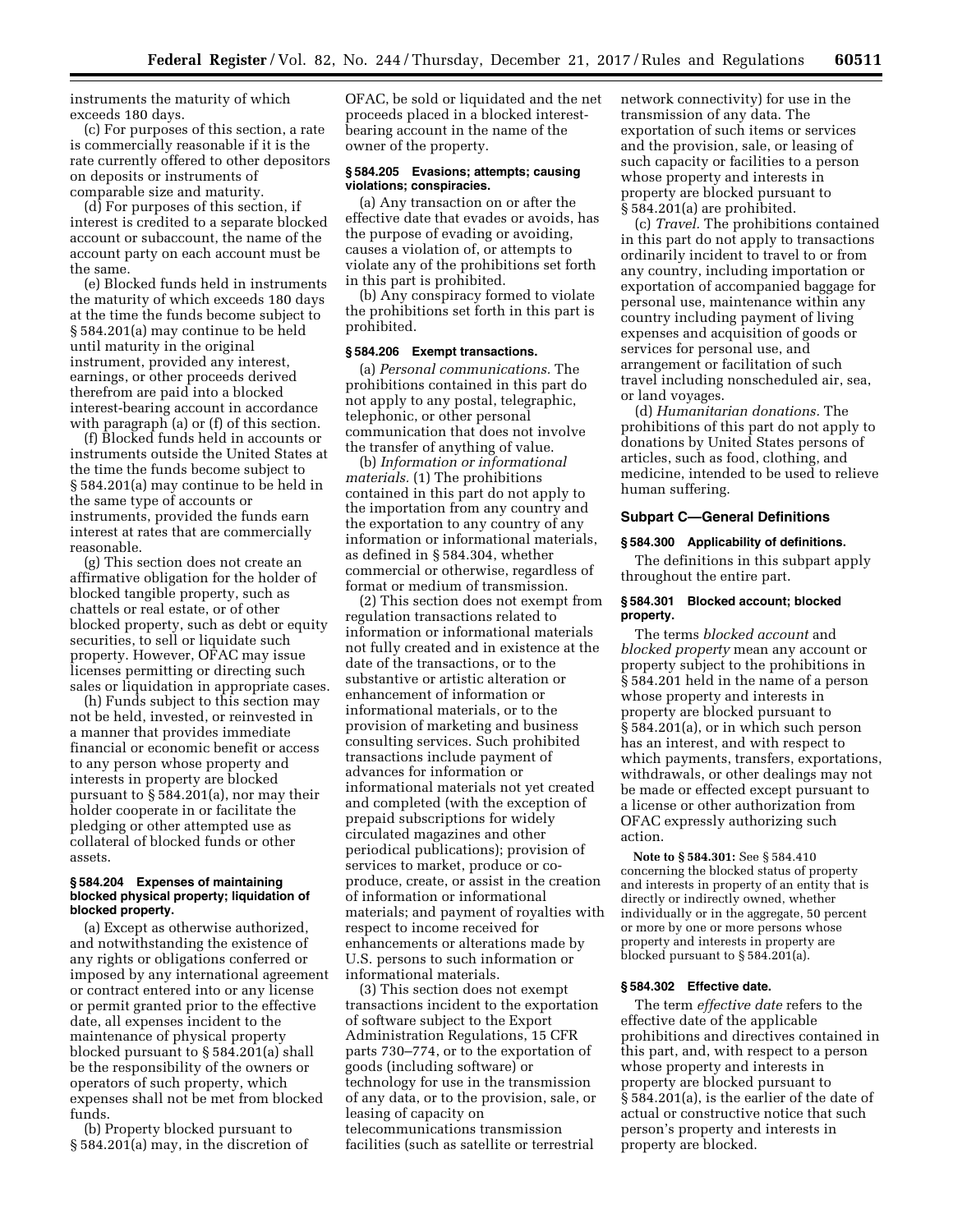# **§ 584.303 Entity.**

The term *entity* means a partnership, association, trust, joint venture, corporation, group, subgroup, or other organization.

## **§ 584.304 Information or informational materials.**

(a) The term *information or informational materials* includes publications, films, posters, phonograph records, photographs, microfilms, microfiche, tapes, compact disks, CD ROMs, artworks, and news wire feeds.

**Note to paragraph (a):** To be considered information or informational materials, artworks must be classified under heading 9701, 9702, or 9703 of the Harmonized Tariff Schedule of the United States.

(b) The term *information or informational materials,* with respect to exports, does not include items:

(1) That were, as of April 30, 1994, or that thereafter become, controlled for export pursuant to section 5 of the Export Administration Act of 1979, 50 U.S.C. App. 2401–2420 (1979) (EAA), or section 6 of the EAA to the extent that such controls promote the nonproliferation or antiterrorism policies of the United States; or

(2) With respect to which acts are prohibited by 18 U.S.C. chapter 37.

# **§ 584.305 Interest.**

Except as otherwise provided in this part, the term *interest,* when used with respect to property (*e.g.,* ''an interest in property''), means an interest of any nature whatsoever, direct or indirect.

#### **§ 584.306 Licenses; general and specific.**

(a) Except as otherwise provided in this part, the term *license* means any license or authorization contained in or issued pursuant to this part.

(b) The term *general license* means any license or authorization the terms of which are set forth in subpart E of this part or made available on OFAC's website: *[www.treasury.gov/ofac.](http://www.treasury.gov/ofac)* 

(c) The term *specific license* means any license or authorization issued pursuant to this part, but not set forth in subpart E of this part or made available on OFAC's website: *[www.treasury.gov/ofac.](http://www.treasury.gov/ofac)* 

**Note to § 584.306:** *See* § 501.801 of this chapter on licensing procedures.

# **§ 584.307 OFAC.**

The term *OFAC* means the Department of the Treasury's Office of Foreign Assets Control.

## **§ 584.308 Participated in efforts to conceal the legal liability for the detention, abuse, or death of Sergei Magnitsky.**

The term *participated in efforts to conceal the legal liability for the* 

*detention, abuse, or death of Sergei Magnitsky* includes direct or indirect, knowing or unknowing, involvement in, among others:

(a) Actions with the intent or effect of obstructing the release of evidence regarding Sergei Magnitsky's treatment during his detention;

(b) Posthumous legal proceedings against Sergei Magnitsky; or

(c) The making of any false or misleading reports or accounts by officials of the Russian Federation concerning Sergei Magnitsky's detention, abuse, or death, or the fraudulent tax scheme he discovered, including official statements or findings regarding Sergei Magnitsky's treatment during his detention that contradict the July 6, 2011, findings of the independent investigation by the Presidential Council on the Development of Civil Society and Human Rights, or the December 28, 2009, report of the Public Oversight Commission for the City of Moscow for the Control of the Observance of Human Rights in Places of Forced Detention.

#### **§ 584.309 Person.**

The term *person* means an individual or entity.

# **§ 584.310 Property; property interest.**

The terms *property* and *property interest* include money, checks, drafts, bullion, bank deposits, savings accounts, debts, indebtedness, obligations, notes, guarantees, debentures, stocks, bonds, coupons, any other financial instruments, bankers acceptances, mortgages, pledges, liens or other rights in the nature of security, warehouse receipts, bills of lading, trust receipts, bills of sale, any other evidences of title, ownership, or indebtedness, letters of credit and any documents relating to any rights or obligations thereunder, powers of attorney, goods, wares, merchandise, chattels, stocks on hand, ships, goods on ships, real estate mortgages, deeds of trust, vendors' sales agreements, land contracts, leaseholds, ground rents, real estate and any other interest therein, options, negotiable instruments, trade acceptances, royalties, book accounts, accounts payable, judgments, patents, trademarks or copyrights, insurance policies, safe deposit boxes and their contents, annuities, pooling agreements, services of any nature whatsoever, contracts of any nature whatsoever, and any other property, real, personal, or mixed, tangible or intangible, or interest or interests therein, present, future, or contingent.

# **§ 584.311 Magnitsky Act.**

The term *Magnitsky Act* means the Sergei Magnitsky Rule of Law Accountability Act of 2012, Public Law 112–208, title IV, 126 Stat. 1502 (2012).

# **§ 584.312 Transfer.**

The term *transfer* means any actual or purported act or transaction, whether or not evidenced by writing, and whether or not done or performed within the United States, the purpose, intent, or effect of which is to create, surrender, release, convey, transfer, or alter, directly or indirectly, any right, remedy, power, privilege, or interest with respect to any property. Without limitation on the foregoing, it shall include the making, execution, or delivery of any assignment, power, conveyance, check, declaration, deed, deed of trust, power of attorney, power of appointment, bill of sale, mortgage, receipt, agreement, contract, certificate, gift, sale, affidavit, or statement; the making of any payment; the setting off of any obligation or credit; the appointment of any agent, trustee, or fiduciary; the creation or transfer of any lien; the issuance, docketing, filing, or levy of or under any judgment, decree, attachment, injunction, execution, or other judicial or administrative process or order, or the service of any garnishment; the acquisition of any interest of any nature whatsoever by reason of a judgment or decree of any foreign country; the fulfillment of any condition; the exercise of any power of appointment, power of attorney, or other power; or the acquisition, disposition, transportation, importation, exportation, or withdrawal of any security.

# **§ 584.313 United States.**

The term *United States* means the United States, its territories and possessions, and all areas under the jurisdiction or authority thereof.

# **§ 584.314 United States person; U.S. person.**

The term *United States person* or *U.S. person* means any United States citizen, permanent resident alien, entity organized under the laws of the United States or any jurisdiction within the United States (including foreign branches), or any person in the United **States** 

# **§ 584.315 U.S. financial institution.**

The term *U.S. financial institution*  means any U.S. entity (including its foreign branches) that is engaged in the business of accepting deposits, making, granting, transferring, holding, or brokering loans or other extensions of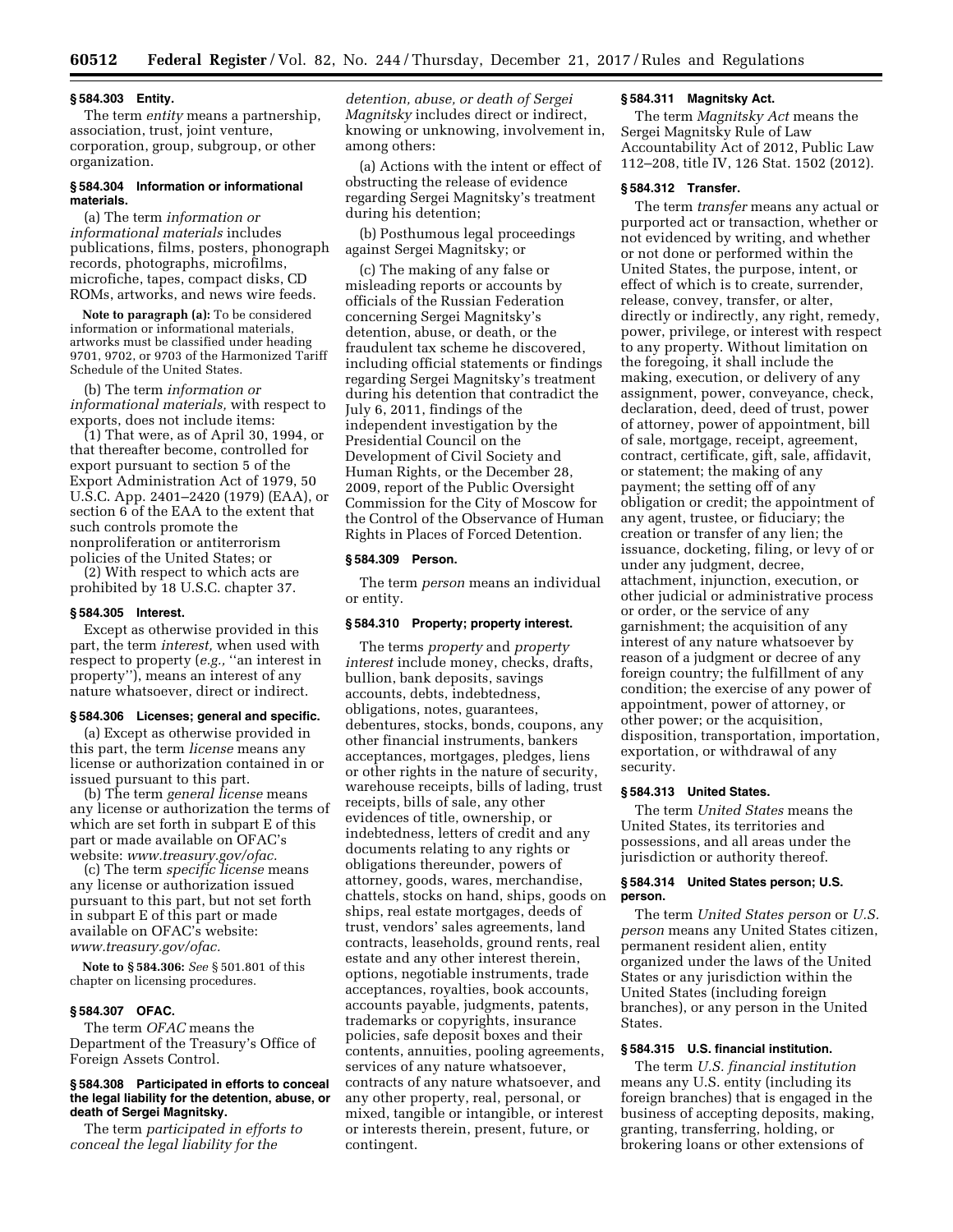credit, or purchasing or selling foreign exchange, securities, commodity futures or options, or procuring purchasers and sellers thereof, as principal or agent. It includes depository institutions, banks, savings banks, trust companies, securities brokers and dealers, commodity futures and options brokers and dealers, forward contract and foreign exchange merchants, securities and commodities exchanges, clearing corporations, investment companies, employee benefit plans, and U.S. holding companies, U.S. affiliates, or U.S. subsidiaries of any of the foregoing. This term includes those branches, offices, and agencies of foreign financial institutions that are located in the United States, but not such institutions' foreign branches, offices, or agencies.

## **Subpart D—Interpretations**

### **§ 584.401 Reference to amended sections.**

Except as otherwise specified, reference to any provision in or appendix to this part or chapter or to any regulation, ruling, order, instruction, directive, or license issued pursuant to this part refers to the same as currently amended.

# **§ 584.402 Effect of amendment.**

Unless otherwise specifically provided, any amendment, modification, or revocation of any provision in or appendix to this part or chapter or of any order, regulation, ruling, instruction, or license issued by OFAC does not affect any act done or omitted, or any civil or criminal proceeding commenced or pending, prior to such amendment, modification, or revocation. All penalties, forfeitures, and liabilities under any such order, regulation, ruling, instruction, or license continue and may be enforced as if such amendment, modification, or revocation had not been made.

## **§ 584.403 Termination and acquisition of an interest in blocked property.**

(a) Whenever a transaction licensed or authorized by or pursuant to this part results in the transfer of property (including any property interest) away from a person whose property and interests in property are blocked pursuant to § 584.201(a), such property shall no longer be deemed to be property blocked pursuant to § 584.201(a), unless there exists in the property another interest that is blocked pursuant to § 584.201(a), the transfer of which has not been effected pursuant to license or other authorization.

(b) Unless otherwise specifically provided in a license or authorization issued pursuant to this part, if property (including any property interest) is

transferred or attempted to be transferred to a person whose property and interests in property are blocked pursuant to § 584.201(a), such property shall be deemed to be property in which such person has an interest and therefore blocked.

# **§ 584.404 Transactions ordinarily incident to a licensed transaction.**

(a) Any transaction ordinarily incident to a licensed transaction and necessary to give effect thereto is also authorized, except:

(1) An ordinarily incident transaction, not explicitly authorized within the terms of the license, by or with a person whose property and interests in property are blocked pursuant to § 584.201(a); or

(2) An ordinarily incident transaction, not explicitly authorized within the terms of the license, involving a debit to a blocked account or a transfer of blocked property.

(b) *Example.* A license authorizing a person to complete a securities sale involving Company A, whose property and interests in property are blocked pursuant to § 584.201(a), also authorizes other persons to engage in activities that are ordinarily incident and necessary to complete the sale, including transactions by the buyer, broker, transfer agents, and banks, provided that such other persons are not themselves persons whose property and interests in property are blocked pursuant to § 584.201(a).

#### **§ 584.405 Provision of services.**

(a) The prohibitions on transactions contained in § 584.201 apply to services performed in the United States or by U.S. persons, wherever located, including by a foreign branch of an entity located in the United States:

(1) On behalf of or for the benefit of a person whose property and interests in property are blocked pursuant to § 584.201(a); or

(2) With respect to property interests of any person whose property and interests in property are blocked pursuant to § 584.201(a).

(b) *Example.* U.S. persons may not, except as authorized by or pursuant to this part, provide legal, accounting, financial, brokering, freight forwarding, transportation, public relations, or other services to a person whose property and interests in property are blocked pursuant to § 584.201(a).

**Note to § 584.405:** See §§ 584.507 and 584.509 on licensing policy with regard to the provision of certain legal and emergency medical services.

## **§ 584.406 Offshore transactions involving blocked property.**

The prohibitions in § 584.201 on transactions or dealings involving blocked property apply to transactions by any U.S. person in a location outside the United States with respect to property held in the name of a person whose property and interests in property are blocked pursuant to § 584.201(a).

# **§ 584.407 Payments from blocked accounts to satisfy obligations prohibited.**

Pursuant to § 584.201, no debits may be made to a blocked account to pay obligations to U.S. persons or other persons, except as authorized by or pursuant to this part.

**Note to § 584.407:** *See also* § 584.502(e), which provides that no license or other authorization contained in or issued pursuant to this part authorizes transfers of or payments from blocked property or debits to blocked accounts unless the license or other authorization explicitly authorizes the transfer of or payment from blocked property or the debit to a blocked account.

## **§ 584.408 Credit extended and cards issued by financial institutions to a person whose property and interests in property are blocked.**

The prohibition in § 584.201 on dealing in property subject to that section prohibits U.S. financial institutions from performing under any existing credit agreements, including charge cards, debit cards, or other credit facilities issued by a financial institution to a person whose property and interests in property are blocked pursuant to § 584.201(a).

## **§ 584.409 Setoffs prohibited.**

A setoff against blocked property (including a blocked account), whether by a U.S. bank or other U.S. person, is a prohibited transfer under § 584.201 if effected after the effective date.

# **§ 584.410 Entities owned by one or more persons whose property and interests in property are blocked.**

Persons whose property and interests in property are blocked pursuant to § 584.201(a) have an interest in all property and interests in property in which such blocked persons directly or indirectly own, whether individually or in the aggregate, a 50 percent or greater interest. The property and interests in property of such an entity, therefore, are blocked, and such an entity is a person whose property and interests in property are blocked pursuant to § 584.201(a), regardless of whether the name of the entity is incorporated into OFAC's Specially Designated Nationals and Blocked Persons List (SDN List).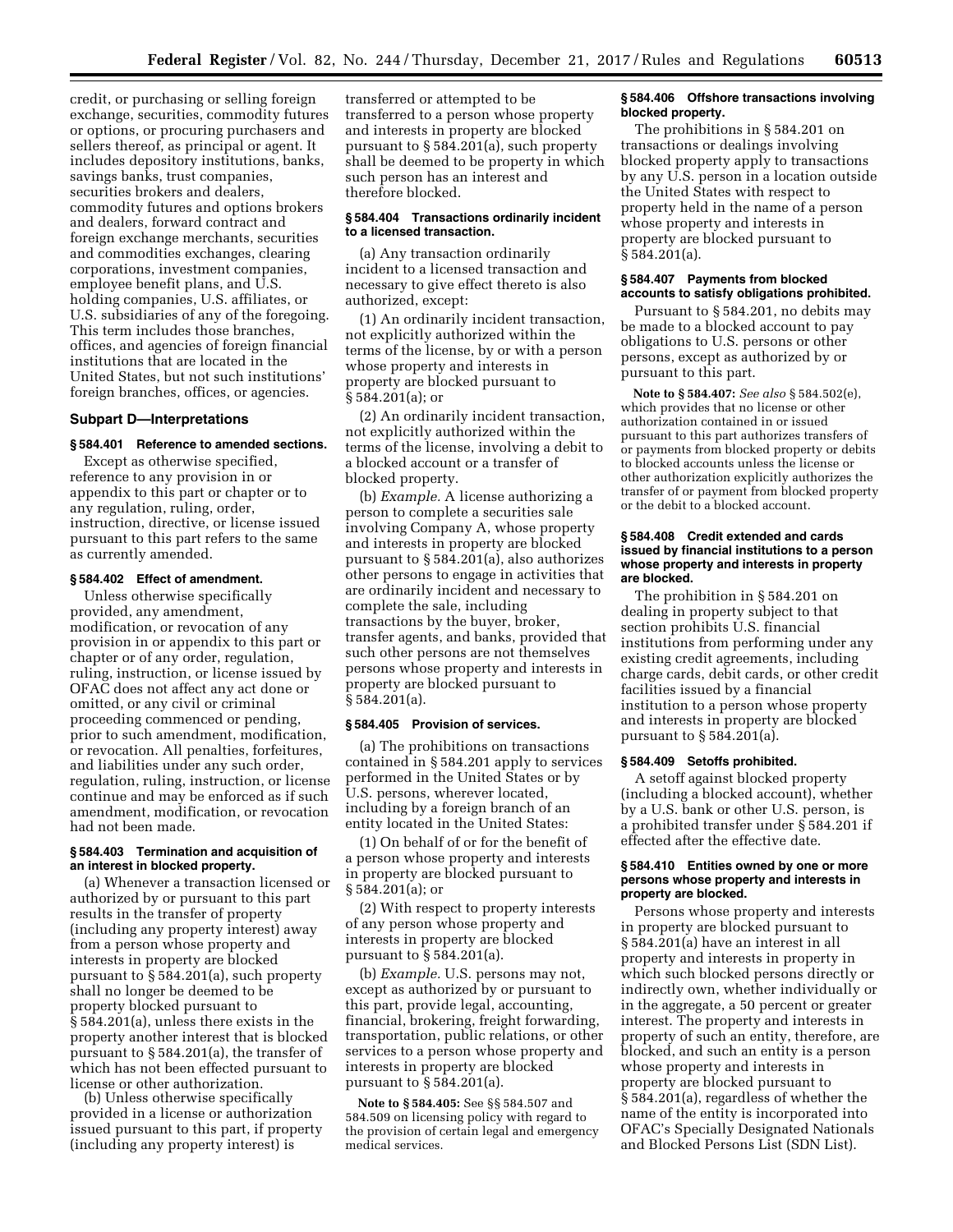# **Subpart E—Licenses, Authorizations, and Statements of Licensing Policy**

### **§ 584.501 General and specific licensing procedures.**

For provisions relating to licensing procedures, see part 501, subpart E of this chapter. Licensing actions taken pursuant to part 501 of this chapter with respect to the prohibitions contained in this part are considered actions taken pursuant to this part. General licenses and statements of licensing policy relating to this part also may be available through the Magnitsky Sanctions page on OFAC's website: *[www.treasury.gov/ofac.](http://www.treasury.gov/ofac)* 

# **§ 584.502 Effect of license or other authorization.**

(a) No license or other authorization contained in this part, or otherwise issued by OFAC, authorizes or validates any transaction effected prior to the issuance of such license or other authorization, unless specifically provided in such license or authorization.

(b) No regulation, ruling, instruction, or license authorizes any transaction prohibited under this part unless the regulation, ruling, instruction, or license is issued by OFAC and specifically refers to this part. No regulation, ruling, instruction, or license referring to this part shall be deemed to authorize any transaction prohibited by any other part of this chapter unless the regulation, ruling, instruction, or license specifically refers to such part.

(c) Any regulation, ruling, instruction, or license authorizing any transaction otherwise prohibited under this part has the effect of removing a prohibition contained in this part from the transaction, but only to the extent specifically stated by its terms. Unless the regulation, ruling, instruction, or license otherwise specifies, such an authorization does not create any right, duty, obligation, claim, or interest in, or with respect to, any property that would not otherwise exist under ordinary principles of law.

(d) Nothing contained in this part shall be construed to supersede the requirements established under any other provision of law or to relieve a person from any requirement to obtain a license or other authorization from another department or agency of the U.S. Government in compliance with applicable laws and regulations subject to the jurisdiction of that department or agency. For example, exports of goods, services, or technical data that are not prohibited by this part or that do not require a license by OFAC nevertheless may require authorization by the U.S.

Department of Commerce, the U.S. Department of State, or other agencies of the U.S. Government.

(e) No license or other authorization contained in or issued pursuant to this part authorizes transfers of or payments from blocked property or debits to blocked accounts unless the license or other authorization explicitly authorizes the transfer of or payment from blocked property or the debit to a blocked account.

(f) Any payment relating to a transaction authorized in or pursuant to this part that is routed through the U.S. financial system should reference the relevant OFAC general or specific license authorizing the payment to avoid the blocking or rejection of the transfer.

# **§ 584.503 Exclusion from licenses.**

OFAC reserves the right to exclude any person, property, transaction, or class thereof from the operation of any license or from the privileges conferred by any license. OFAC also reserves the right to restrict the applicability of any license to particular persons, property, transactions, or classes thereof. Such actions are binding upon actual or constructive notice of the exclusions or restrictions.

### **§ 584.504 Payments and transfers to blocked accounts in U.S. financial institutions.**

Any payment of funds or transfer of credit in which a person whose property and interests in property are blocked pursuant to § 584.201(a) has any interest that comes within the possession or control of a U.S. financial institution must be blocked in an account on the books of that financial institution. A transfer of funds or credit by a U.S. financial institution between blocked accounts in its branches or offices is authorized, provided that no transfer is made from an account within the United States to an account held outside the United States, and further provided that a transfer from a blocked account may be made only to another blocked account held in the same name.

**Note to § 584.504:** *See* § 501.603 of this chapter for mandatory reporting requirements regarding financial transfers. *See also* § 584.203 concerning the obligation to hold blocked funds in interest-bearing accounts.

### **§ 584.505 Entries in certain accounts for normal service charges.**

(a) A U.S. financial institution is authorized to debit any blocked account held at that financial institution in payment or reimbursement for normal service charges owed it by the owner of that blocked account.

(b) As used in this section, the term *normal service charges* shall include charges in payment or reimbursement for interest due; cable, telegraph, internet, or telephone charges; postage costs; custody fees; small adjustment charges to correct bookkeeping errors; and, but not by way of limitation, minimum balance charges, notary and protest fees, and charges for reference books, photocopies, credit reports, transcripts of statements, registered mail, insurance, stationery and supplies, and other similar items.

## **§ 584.506 Investment and reinvestment of certain funds.**

Subject to the requirements of § 584.203, U.S. financial institutions are authorized to invest and reinvest assets blocked pursuant to § 584.201, subject to the following conditions:

(a) The assets representing such investments and reinvestments are credited to a blocked account or subaccount that is held in the same name at the same U.S. financial institution, or within the possession or control of a U.S. person, but funds shall not be transferred outside the United States for this purpose;

(b) The proceeds of such investments and reinvestments shall not be credited to a blocked account or subaccount under any name or designation that differs from the name or designation of the specific blocked account or subaccount in which such funds or securities were held; and

(c) No immediate financial or economic benefit accrues (*e.g.,* through pledging or other use) to a person whose property and interests in property are blocked pursuant to § 584.201(a).

### **§ 584.507 Provision of certain legal services.**

(a) The provision of the following legal services to or on behalf of persons whose property and interests in property are blocked pursuant to § 584.201(a) or any Executive orders or further Presidential action relating to the Magnitsky Act is authorized, provided that receipt of payment of professional fees and reimbursement of incurred expenses must be specifically licensed, authorized pursuant to § 584.508, which authorizes certain payments for legal services from funds originating outside the United States, or otherwise authorized pursuant to this part:

(1) Provision of legal advice and counseling on the requirements of and compliance with the laws of the United States or any jurisdiction within the United States, provided that such advice and counseling are not provided to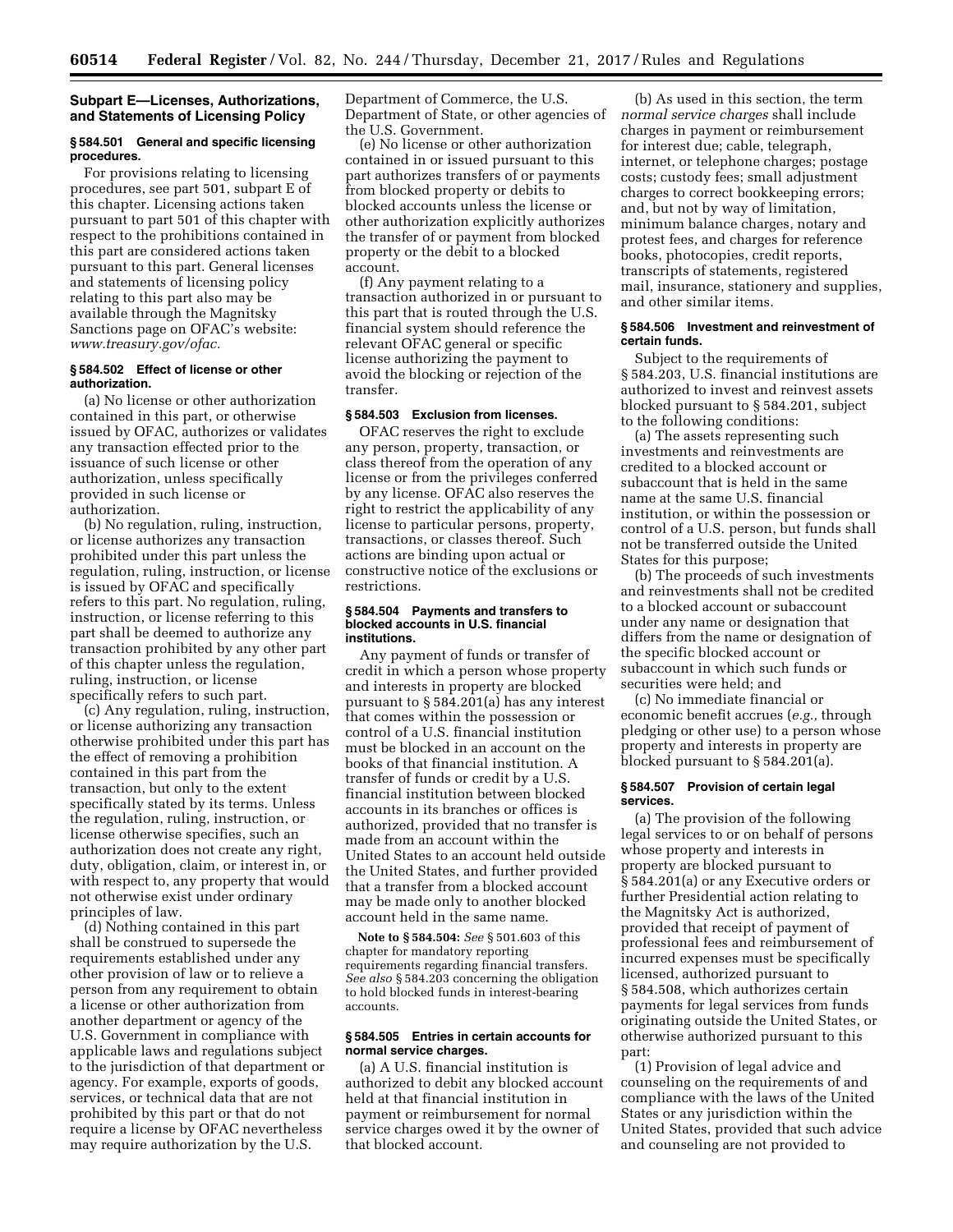facilitate transactions in violation of this part;

(2) Representation of persons named as defendants in or otherwise made parties to legal, arbitration, or administrative proceedings before any U.S. Federal, State, or local court or agency;

(3) Initiation and conduct of legal, arbitration, or administrative proceedings before any U.S. Federal, State, or local court or agency;

(4) Representation of persons before any U.S. Federal, State, or local court or agency with respect to the imposition, administration, or enforcement of U.S. sanctions against such persons; and

(5) Provision of legal services in any other context in which prevailing U.S. law requires access to legal counsel at public expense.

**Note to paragraph (a):** Consistent with § 584.404, U.S. persons do not need to obtain specific authorization to provide related services, such as making filings and providing other administrative services, that are ordinarily incident to the provision of services authorized by this paragraph. Additionally, U.S. persons who provide services authorized by this paragraph do not need to obtain specific authorization to contract for related services that are ordinarily incident to the provision of those legal services, such as those provided by private investigators or expert witnesses, or to pay for such services.

(b) The provision of any other legal services to persons whose property and interests in property are blocked pursuant to § 584.201(a) or any Executive orders or further Presidential action relating to the Magnitsky Act, not otherwise authorized in this part, requires the issuance of a specific license.

(c) Entry into a settlement agreement or the enforcement of any lien, judgment, arbitral award, decree, or other order through execution, garnishment, or other judicial process purporting to transfer or otherwise alter or affect property or interests in property blocked pursuant to § 584.201(a) or any Executive orders or further Presidential action relating to the Magnitsky Act is prohibited unless licensed pursuant to this part.

**Note to § 584.507:** U.S. persons seeking administrative reconsideration or judicial review of their designation or the blocking of their property and interests in property may apply for a specific license from OFAC to authorize the release of certain blocked funds necessary for the payment of professional fees and reimbursement of incurred expenses for the provision of such legal services where alternative funding sources are not available. For more information, see OFAC's *Guidance on the Release of Limited Amounts of Blocked Funds for Payment of Legal Fees and*  *Costs Incurred in Challenging the Blocking of U.S. Persons in Administrative or Civil Proceedings,* which is available on OFAC's website: *[www.treasury.gov/ofac.](http://www.treasury.gov/ofac)* 

# **§ 584.508 Payments for legal services from funds originating outside the United States.**

(a) Receipt of payment of professional fees and reimbursement of incurred expenses for the provision of legal services authorized pursuant to § 584.507(a) to or on behalf of any person whose property and interests in property are blocked pursuant to § 584.201(a) or any Executive orders or further Presidential action relating to the Magnitsky Act is authorized from funds originating outside the United States, provided that the funds do not originate from:

(1) A source within the United States;

(2) Any source, wherever located, within the possession or control of a U.S. person; or

(3) Any individual or entity, other than the person on whose behalf the legal services authorized pursuant to § 584.507(a) are to be provided, whose property and interests in property are blocked pursuant to any part of this chapter or any Executive order or statute.

**Note to paragraph (a):** This paragraph authorizes the blocked person on whose behalf the legal services authorized pursuant to § 584.507(a) are to be provided to make payments for authorized legal services using funds originating outside the United States that were not previously blocked. Nothing in this paragraph authorizes payments for legal services using funds in which any other person whose property and interests in property are blocked pursuant to § 584.201(a), any other part of this chapter, or any Executive order has an interest.

(b) *Reports.* (1) U.S. persons who receive payments pursuant to paragraph (a) of this section must submit annual reports no later than 30 days following the end of the calendar year during which the payments were received providing information on the funds received. Such reports shall specify:

(i) The individual or entity from whom the funds originated and the amount of funds received; and (ii) If applicable:

(A) The names of any individuals or entities providing related services to the U.S. person receiving payment in connection with authorized legal services, such as private investigators or expert witnesses;

(B) A general description of the services provided; and

(C) The amount of funds paid in connection with such services.

(2) All required reports must reference this section and are to be submitted to OFAC using one of the below methods:

(i) *Email: [OFAC.Regulations.Reports@](mailto:OFAC.Regulations.Reports@treasury.gov) [treasury.gov;](mailto:OFAC.Regulations.Reports@treasury.gov)* or

(ii) *U.S. mail*: OFAC Regulations Reports, Office of Foreign Assets Control, U.S. Department of the Treasury, 1500 Pennsylvania Avenue NW, Freedman's Bank Building, Washington, DC 20220.

**Note to § 584.508:** U.S. persons who receive payments in connection with legal services authorized pursuant to § 584.507(a) do not need to obtain specific authorization to contract for related services that are ordinarily incident to the provision of those legal services, such as those provided by private investigators or expert witnesses, or to pay for such services. Additionally, U.S. persons do not need to obtain specific authorization to provide related services that are ordinarily incident to the provision of legal services authorized pursuant to § 584.507(a).

### **§ 584.509 Emergency medical services.**

The provision and receipt of nonscheduled emergency medical services that are otherwise prohibited by this part or any Executive orders or further Presidential action relating to the Magnitsky Act are authorized.

# **Subpart F—Reports**

## **§ 584.601 Records and reports.**

For provisions relating to required records and reports, see part 501, subpart C, of this chapter. Recordkeeping and reporting requirements imposed by part 501 of this chapter with respect to the prohibitions contained in this part are considered requirements arising pursuant to this part.

# **Subpart G—Penalties and Finding of Violation**

# **§ 584.701 Penalties.**

(a) Section 206 of the International Emergency Economic Powers Act (50 U.S.C. 1705) (IEEPA) is applicable to violations of the provisions of any license, ruling, regulation, order, directive, or instruction issued by or pursuant to the direction or authorization of the Secretary of the Treasury pursuant to this part or otherwise under IEEPA.

(1) A civil penalty not to exceed the amount set forth in section 206 of IEEPA may be imposed on any person who violates, attempts to violate, conspires to violate, or causes a violation of any license, order, regulation, or prohibition issued under IEEPA.

**Note to paragraph (a)(1):** As of December 21, 2017, IEEPA provides for a maximum civil penalty not to exceed the greater of \$289,238 or an amount that is twice the amount of the transaction that is the basis of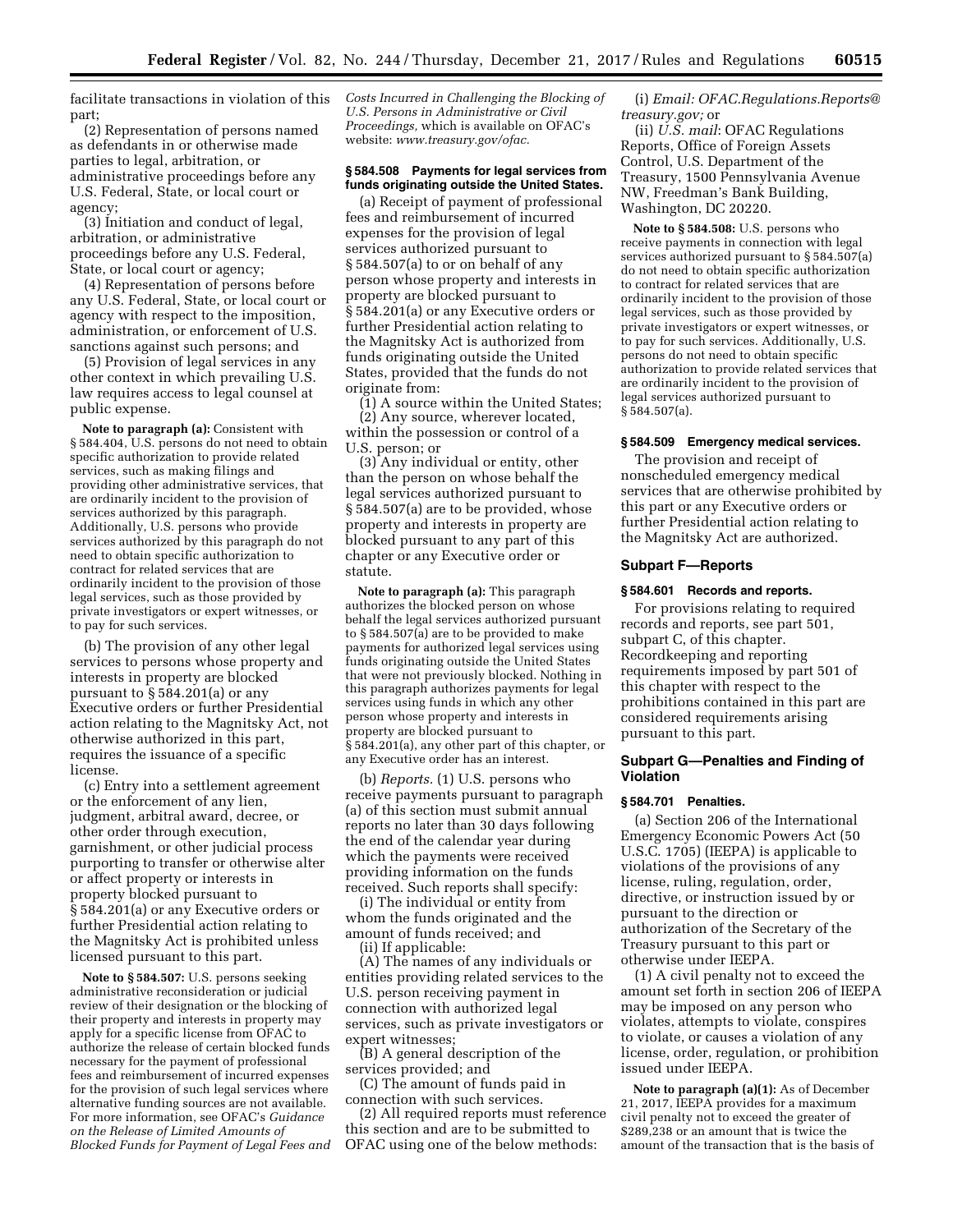the violation with respect to which the penalty is imposed.

(2) A person who willfully commits, willfully attempts to commit, or willfully conspires to commit, or aids or abets in the commission of a violation of any license, order, regulation, or prohibition may, upon conviction, be fined not more than \$1,000,000, or if a natural person, be imprisoned for not more than 20 years, or both.

(b) *Adjustments to penalty amounts.*  (1) The civil penalties provided in IEEPA are subject to adjustment pursuant to the Federal Civil Penalties Inflation Adjustment Act of 1990 (Pub. L. 101–410, as amended, 28 U.S.C. 2461 note).

(2) The criminal penalties provided in IEEPA are subject to adjustment pursuant to 18 U.S.C. 3571.

(c) Pursuant to 18 U.S.C. 1001, whoever, in any matter within the jurisdiction of the executive, legislative, or judicial branch of the Government of the United States, knowingly and willfully falsifies, conceals, or covers up by any trick, scheme, or device a material fact; or makes any materially false, fictitious, or fraudulent statement or representation; or makes or uses any false writing or document knowing the same to contain any materially false, fictitious, or fraudulent statement or entry shall be fined under title 18, United States Code, imprisoned, or both.

(d) Violations of this part may also be subject to other applicable laws.

# **§ 584.702 Pre-Penalty Notice; settlement.**

(a) *When required.* If OFAC has reason to believe that there has occurred a violation of any provision of this part or a violation of the provisions of any license, ruling, regulation, order, directive, or instruction issued by or pursuant to the direction or authorization of the Secretary of the Treasury pursuant to this part or otherwise under the International Emergency Economic Powers Act (50 U.S.C. 1705) (IEEPA) and determines that a civil monetary penalty is warranted, OFAC will issue a Pre-Penalty Notice informing the alleged violator of the agency's intent to impose a monetary penalty. A Pre-Penalty Notice shall be in writing. The Pre-Penalty Notice may be issued whether or not another agency has taken any action with respect to the matter. For a description of the contents of a Pre-Penalty Notice, see appendix A to part 501 of this chapter.

(b) *Response*—(1) *Right to respond.*  An alleged violator has the right to respond to a Pre-Penalty Notice by making a written presentation to OFAC. For a description of the information that should be included in such a response, see appendix A to part 501 of this chapter.

(2) *Deadline for response.* A response to a Pre-Penalty Notice must be made within 30 days as set forth in this paragraph (b). The failure to submit a response within 30 days shall be deemed to be a waiver of the right to respond.

(i) *Computation of time for response.*  A response to a Pre-Penalty Notice must be postmarked or date-stamped by the U.S. Postal Service (or foreign postal service, if mailed abroad) or courier service provider (if transmitted to OFAC by courier) on or before the 30th day after the postmark date on the envelope in which the Pre-Penalty Notice was mailed. If the Pre-Penalty Notice was personally delivered by a non-U.S. Postal Service agent authorized by OFAC, a response must be postmarked or date-stamped on or before the 30th day after the date of delivery.

(ii) *Extensions of time for response.* If a due date falls on a Federal holiday or weekend, that due date is extended to include the following business day. Any other extensions of time will be granted, at the discretion of OFAC, only upon specific request to OFAC.

(3) *Form and method of response.* A response to a Pre-Penalty Notice need not be in any particular form, but it must be typewritten and signed by the alleged violator or a representative thereof, must contain information sufficient to indicate that it is in response to the Pre-Penalty Notice, and must include the OFAC identification number listed on the Pre-Penalty Notice. A copy of the written response may be sent by facsimile, but the original also must be sent to OFAC's Enforcement Division by mail or courier and must be postmarked or date-stamped in accordance with paragraph (b)(2) of this section.

(c) *Settlement.* Settlement discussion may be initiated by OFAC, the alleged violator, or the alleged violator's authorized representative. For a description of practices with respect to settlement, see appendix A to part 501 of this chapter.

(d) *Guidelines.* Guidelines for the imposition or settlement of civil penalties by OFAC are contained in appendix A to part 501 of this chapter.

(e) *Representation.* A representative of the alleged violator may act on behalf of the alleged violator, but any oral communication with OFAC prior to a written submission regarding the specific allegations contained in the Pre-Penalty Notice must be preceded by a written letter of representation, unless

the Pre-Penalty Notice was served upon the alleged violator in care of the representative.

# **§ 584.703 Penalty imposition.**

If, after considering any written response to the Pre-Penalty Notice and any relevant facts, OFAC determines that there was a violation by the alleged violator named in the Pre-Penalty Notice and that a civil monetary penalty is appropriate, OFAC may issue a Penalty Notice to the violator containing a determination of the violation and the imposition of the monetary penalty. For additional details concerning issuance of a Penalty Notice, see appendix A to part 501 of this chapter. The issuance of the Penalty Notice shall constitute final agency action. The violator has the right to seek judicial review of that final agency action in Federal district court.

# **§ 584.704 Administrative collection; referral to United States Department of Justice.**

In the event that the violator does not pay the penalty imposed pursuant to this part or make payment arrangements acceptable to OFAC, the matter may be referred for administrative collection measures by the Department of the Treasury or to the United States Department of Justice for appropriate action to recover the penalty in a civil suit in a Federal district court.

### **§ 584.705 Finding of Violation.**

(a) *When issued.* (1) OFAC may issue an initial Finding of Violation that identifies a violation if OFAC:

(i) Determines that there has occurred a violation of any provision of this part, or a violation of the provisions of any license, ruling, regulation, order, directive, or instruction issued by or pursuant to the direction or authorization of the Secretary of the Treasury pursuant to this part or otherwise under the International Emergency Economic Powers Act;

(ii) Considers it important to document the occurrence of a violation; and,

(iii) Based on the Guidelines contained in appendix A to part 501 of this chapter, concludes that an administrative response is warranted but that a civil monetary penalty is not the most appropriate response.

(2) An initial Finding of Violation shall be in writing and may be issued whether or not another agency has taken any action with respect to the matter. For additional details concerning issuance of a Finding of Violation, see appendix A to part 501 of this chapter.

(b) *Response*—(1) *Right to respond.*  An alleged violator has the right to